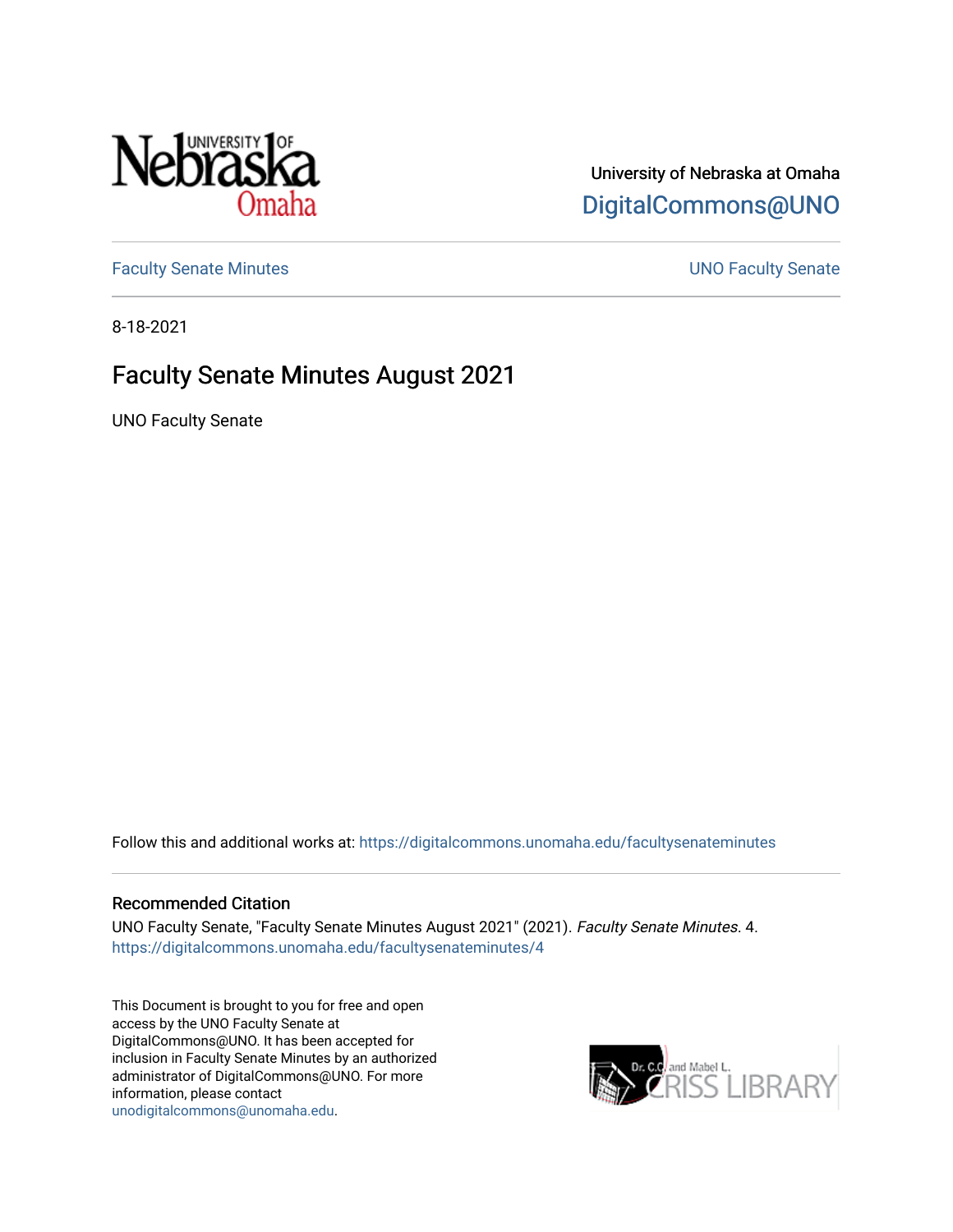

# **2021-2022 Faculty Senate Minutes Wednesday, August 18, 2021**

**Present:** Ammons, Batton, Beneson, Blackman, Bragg, Carroll, Circo, Clinkinbeard, Cliver, Edwards, Eikenberry, Fox, Gandhi, Germonprez, Gift, Harbour, Jawed-Wessel, Jenkins, Jones, King, Kopp, Krause, Li, Melanson, Meza, Moore, Nero, Ostler, Perkinson, Qureshi, Rech, Robinson, Sample, Sanchez, Schulz, Shaw, Siy, Smith-Howell, Strasser, Volkman, Wessling, Wisneski

**Absent:** Chalecki, Feng, Helm, Maher, Park, Sim, Vnuk

- **I. Official Call to Order** at 9:02 a.m.
- **II. The Minutes** of May 12, 2021 (Attachment 1), June 2, 2021 (Attachment 2), and July 7, 2021 (Attachment 3) were approved as submitted.

# **III.Officers' Reports**

- **A. President's Report:** Senator Wessling
- **1.** SVC Kopp elaborated on DEAI Search Advisory Committee plan. "Our plan is twofold for the initial launch: (1) assemble a recruitment committee from across the campus. It will have disciplinary, professional, and other forms of diversity in its representation; (2) interview several and hire one search firm to facilitate the process. Search firms recruit pools of qualified candidates, organize the evaluation process for the committee, and manage the calendaring of interviews for those ultimately selected by the committee. They also run reference and background checks. I am interviewing search firms now looking for those with a strong record of placing CDO's, and in parallel working up a possible list of committee members for the chancellor's consideration. The search firm will support the committee in writing a prospectus that not only lays out the position but also the positive qualities about UNO and Omaha." If you are interested in being part of the DEAI Search Advisory Committee please let me know or contact SVC Kopp directly.
- **2.** From the Office of Conduct and Community Standards Trent Fredericksen, Assistant Dean of Students for Conduct and Housing, has shared the Academic Integrity Annual Report. 27 total violations: 16 Plagiarisms, 10 Cheating, and 1 Complicity in Academic Dishonesty. His Observations and Recommendations:
	- **a.** The most frequent consults between the Office of Conduct and Community Standards and faculty involve issues of academic integrity. There have been instances when an instructor does not afford the accused student a "reasonable opportunity to explain the matter" as described by the policy. A student's right to due process throughout resolution is a critical component to the process and provides the opportunity to explain what occurred as well as the opportunity to appeal to a department chair/dean as well as a hearing within the college.
	- **b.** It is likely that instances of academic misconduct remain unreported to SCCS. This Office serves as a repository for any misconduct reports and would be responsible for appropriately adjudicating any repeat offenders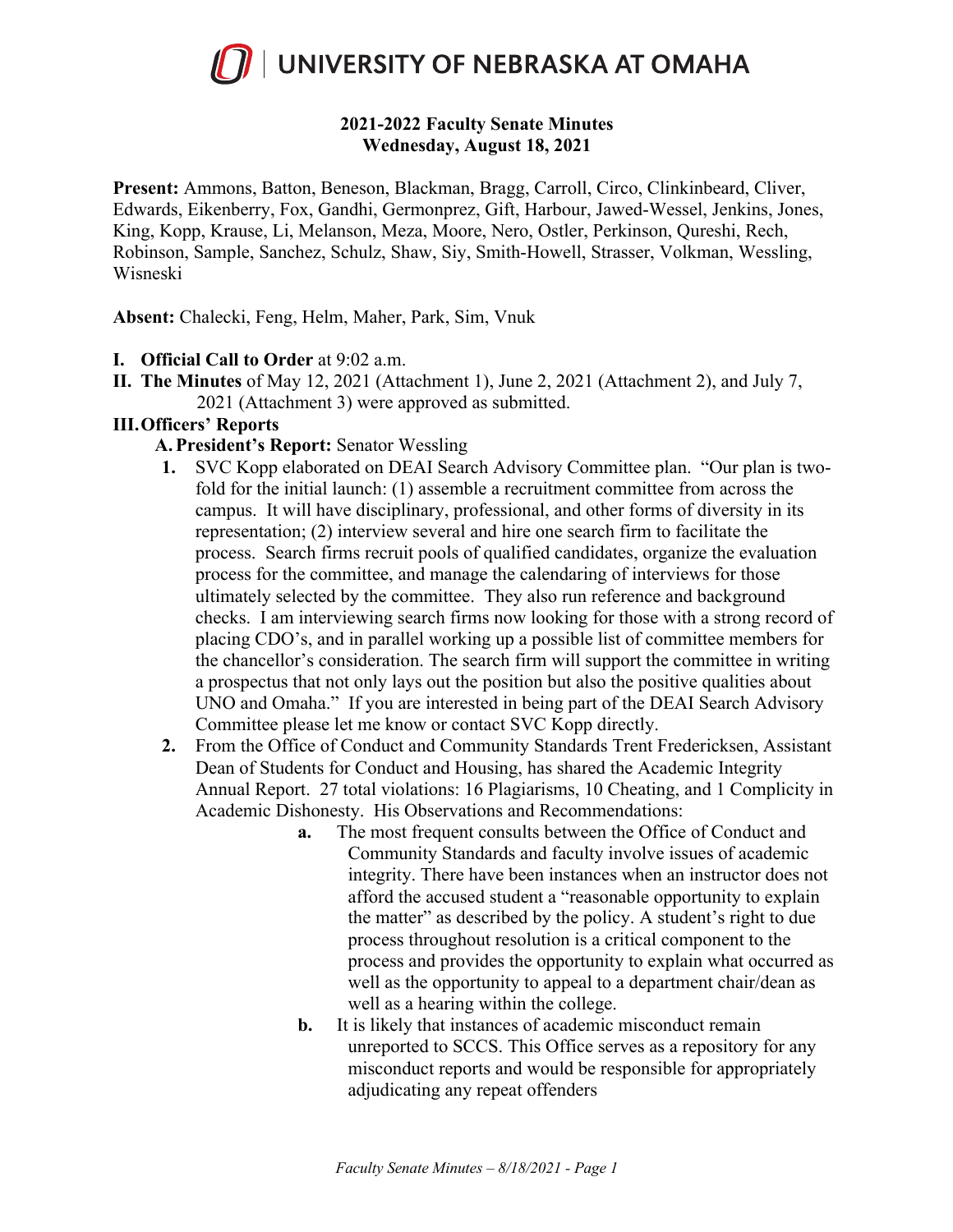- **c.** Resources regarding the academic integrity policy should be shared annually with all instructors (particularly adjuncts) to ensure consistency in response and procedure.
- **d.** The Academic Integrity Policy can be viewed reviewed at https://www.unomaha.edu/studentlife/student-conduct-andcommunity-standards/policies/academic-integrity.php Please contact Trent Fredericksen (tfredericksen@unomaha.edu) regarding any questions
- **3.** Other Updates

# **B. Secretary's Report on EO&A Meeting:** Senator Siy

- **1.** Attendees: Li, Kopp, Smith-Howell, Batton, Meza, Ewald, Nero, Ostler, Shaw, Siy, Nero, Wessling
- **2.** Convocation on Aug 22. This serves as a welcome back event for faculty and staff to kick off the new academic year and show appreciation for working through a difficult year.
- **3.** Returning to in-person on-campus activity. Chancellor Li sent out a message with guidelines regarding UNO employees returning to on campus activities starting Aug 23. She explained that the decision to resume normal operations was based on available information about vaccination and CDC guidelines. She wishes to stress that UNO cares about people, and are aware that there are some who will be unable to return to campus, e.g., immuno-compromised people, or being the primary caregiver for one, etc. Those who cannot physically return to campus should work with their supervisors following the alternative work arrangement agreement process.
- **4.** NU statement on Critical Race Theory. Regent Jim Pillen has indicated that he will place a resolution regarding critical race theory on the Aug 13 BoR agenda. NU President Carter and the chancellors sent out a joint statement reiterating the university's strong commitment to academic freedom. The university is awaiting the BoR agenda, which will be finalized on Aug 6.
- **5.** Vaccination location at UNO. Chancellor Li is open to the idea of having a vaccination station on campus, to encourage vaccinations. The administration can work with UComm to set a campaign in motion.
- **6.** BS Black Studies review. SVC Kopp explained that all standalone (not interdisciplinary) undergraduate academic programs have to meet a minimum threshold of 7 graduates a year. The threshold is set by CCPE. Programs not meeting the threshold are reviewed, and Academic Affairs work with the deans to develop a plan to remedy the situation.

# *The meeting went into recess at 9:33 a.m. and resumed at 11:14 a.m.*

**7.** Change in summer scheduling scheme. FS expressed their appreciation for the new summer scheduling scheme, which reduced the number of standard sessions from 5 to 3, while allowing colleges to retain the ability to schedule special sessions when there is a justifiable pedagogical rationale. SVC Kopp also added that this brings UNO closer in sync with the summer schedules of other campuses.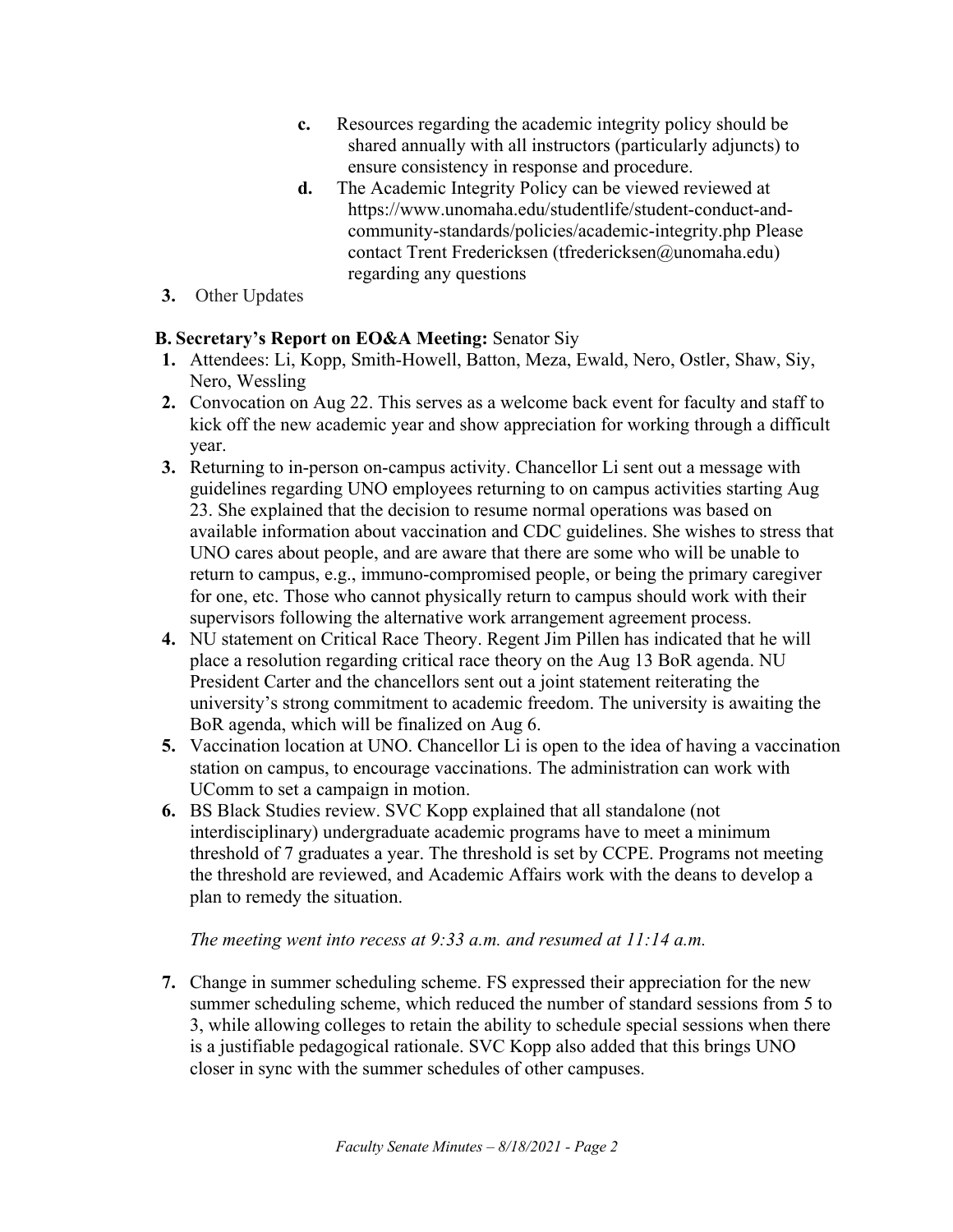- **8.** Perception of unilateral decisions made during summer. Related to the change in summer scheduling scheme, Pres. Wessling brought up a concern of an increasing number of academic decisions being made during the summer when faculty are not under contract. The administration does its best effort to avoid decisions in summer, but cautions that unanticipated issues like this one do come up occasionally and cannot be pushed back.
- **9.** Summer roadwork update. VC Ewald reported that there is preliminary discussion about creating a roundabout at the intersection with Elmwood Park and will update when there are new developments. Roadwork continues to be hampered by lack of drivers to bring in concrete.

| Res.# | Date<br><b>Senate</b><br><b>Passed</b> | <b>Title</b>                                             | Admin<br><b>Reply</b> | <b>Status</b>                                         |
|-------|----------------------------------------|----------------------------------------------------------|-----------------------|-------------------------------------------------------|
| 4439  |                                        | <b>Faculty Senate Presidential</b><br>Appointments (a-e) |                       | Incomplete<br>(appts a&e<br>resolved)                 |
| 4434  |                                        | <b>Standing Committee Chairs</b>                         |                       | Incomplete (PD<br>Chair still needs<br>to be elected) |

#### **IV.Standing Committee Reports**

**A. Committee on Academic and Curricular Affairs:** Senator Circo

- **1. No meeting; no report**
- **B. Committee on Educational Resources & Services:** Senator Shaw **1. No meeting; no report**
- **C. Faculty Personnel & Welfare Committee:** Senator Gandhi **1. No meeting; no report**

# **D. Committee on Goals and Directions:** Senator Jones

- **1. No meeting; no report**
- **E. Professional Development:** Senator Ammons **1. No meeting; no report**
- **F. Committee on Committees:** Senator Nero

*Senator Nero made a motion to amend his committee report to include the following three resolutions. The motion was unanimously approved.*

# **1. RESOLUTION: Faculty Senate appointments to Campus Committees (a-b)**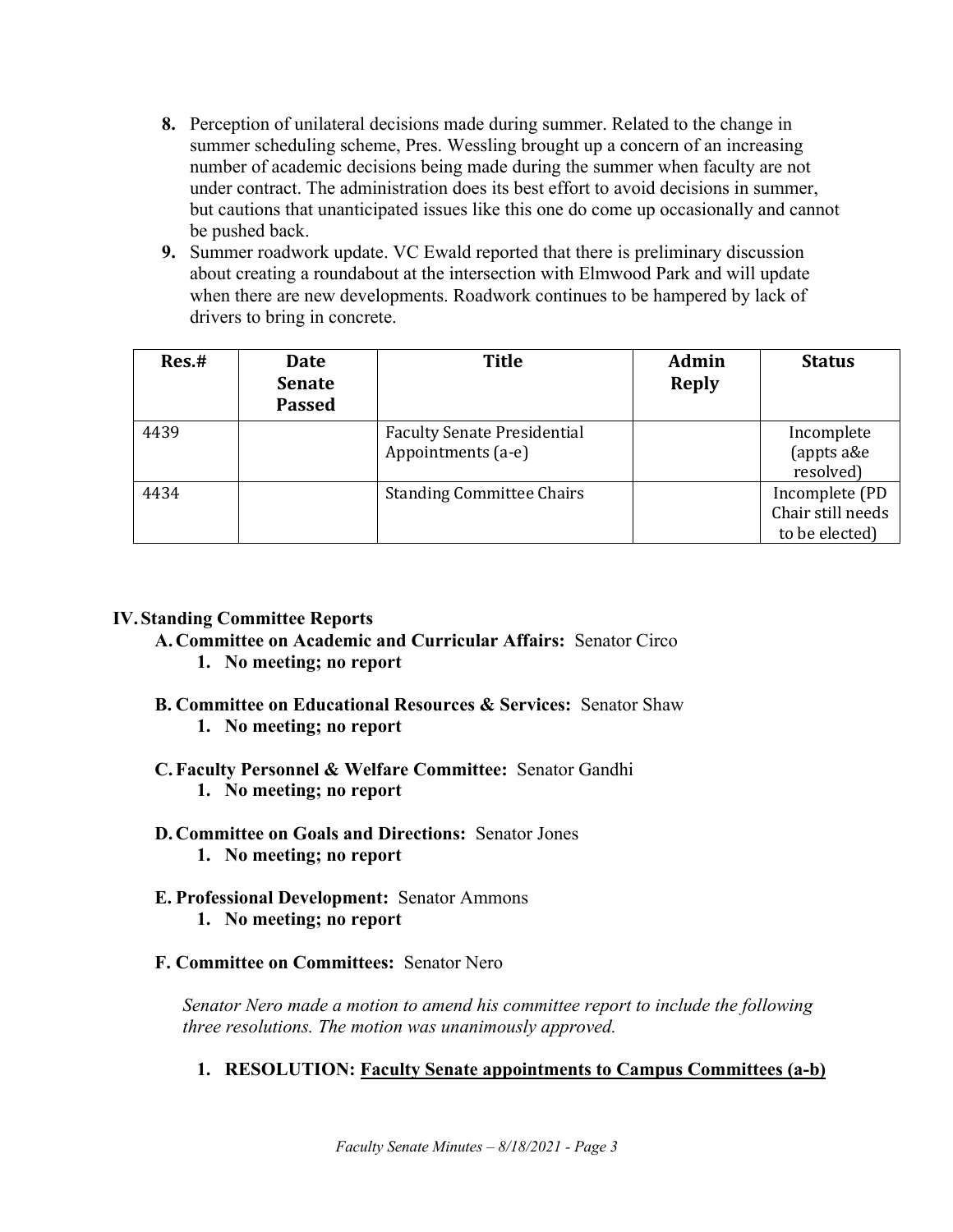**BE IT RESOLVED t**hat the following be appointed to Campus Committees as designated:

### **a. Education Policy Advisory Committee (EPAC)**

**BE IT RESOLVED,** that the following name go forward as three-year appointments, from 08/01/21, through 07/31/24, to the Education Policy & Advisory Committee (EPAC) to replace Heidi Blackburn (Lib), whose term will expire:

Omer Farooq (Lib) to replace Heidi Blackburn (Lib);

### **b. Technology Resources, Services & Planning**

**BE IT RESOLVED,** that the following names go forward as three-year appointments, from 08/01/21, through 07/31/24, to Technology Resources, Service & Planning to replace Miriam Kuhn (CEHHS) whose terms will expire:

Sarah Churchill (CEHHS) to replace Xiaoyue (Zoe) Cheng (A&S);

# **2. RESOLUTION: Faculty Senate appointments to University Committees (ab)**

**BE IT RESOLVED** that the following be appointed to University Committees as designated:

#### **a. University Committee for the Advancement of Teaching**

**BE IT RESOLVED**, that the following names go forward as three-year appointments from 08/01/21, through 08/01/24, to the University Committee for the Advancement of Teaching, to replace those completing their terms:

Melissa Cast-Brede (CEHHS) to replace Bridget Franks (CEHHS)

# **b. University Committee on Research & Creative Activity (UCRCA)**

**BE IT RESOLVED**, that the following name goes forward as three-year appointments, from 08/01/21 through 08/01/24, to replace a member who is completing their term on the UCRCA (University Committee on Research & Creative Activity):

Angela Eikenberry (CPACS) to replace Nancy Kelley (CPACS) James Clark (A&S) to fill the Humanities vacancy.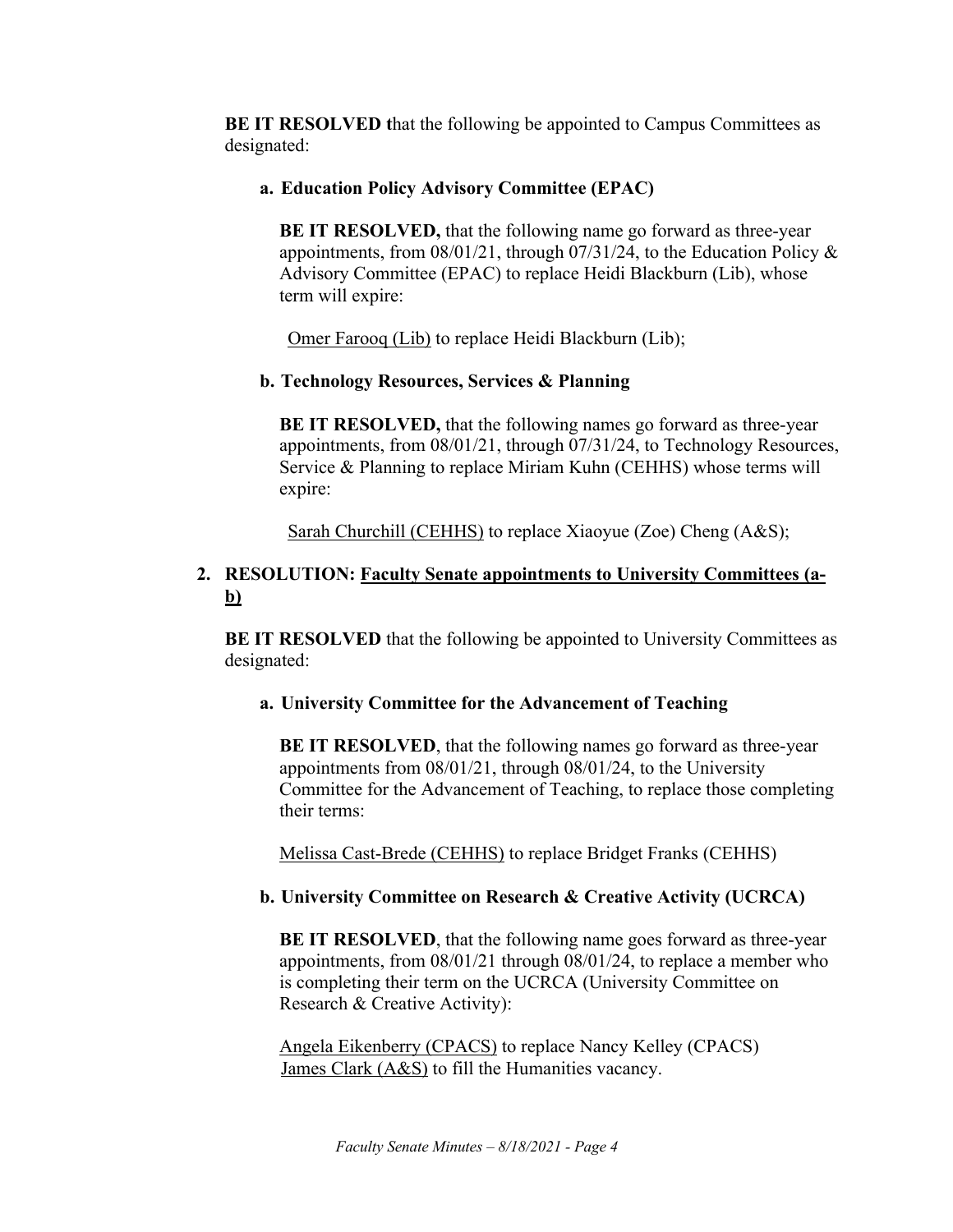# **3. RESOLUTION: Faculty Senate Presidential Appointments**

**BE IT RESOLVED** that the Faculty Senate President appoints the following as designated:

# **a. Alumni Association Board of Directors**

**BE IT RESOLVED,** that the Faculty Senate President appoints the following UNO alum as the senate representative for one year, 08/1/21, through 07/31/22, to the Alumni Association, Board of Directors, to replace Janice Rech, whose term has expired:

# Derrick Nero (CEHHS).

# **b. Academic Freedom Coalition of Nebraska (AFCON)**

**BE IT RESOLVED**, that the Faculty Senate President appoints the following to be the Senate representative for a one year appointment, through May 2022, to the Academic Freedom Coalition of Nebraska (AFCON):

Zhigang Feng (CBA).

# **c. Budget Advisory Committee (Faculty Senate Committee)**

**BE IT RESOLVED,** the Faculty Senate President has appointed the following faculty member to the Faculty Senate Budget Advisory Committee as a three-year appointment, from August 1, 2021 to July 31, 2024, to replace Carol Ebden, whose term will expire:

David Volkman (CBA).

# **V. Other Faculty Senate Committees**

# **VI. Non-Senate Committee Report(s)**

#### **VII.Unfinished Business A. Election of the Professional Development Chair**

*Janice Rech was elected to be the chair by the committee.*

#### **B. Election of the fifth Executive Officer**

# **RESOLUTION: Fifth Executive Officer**

BE IT RESOLVED, that in accord the Article V.A.2 of its Bylaws the Faculty Senate elects